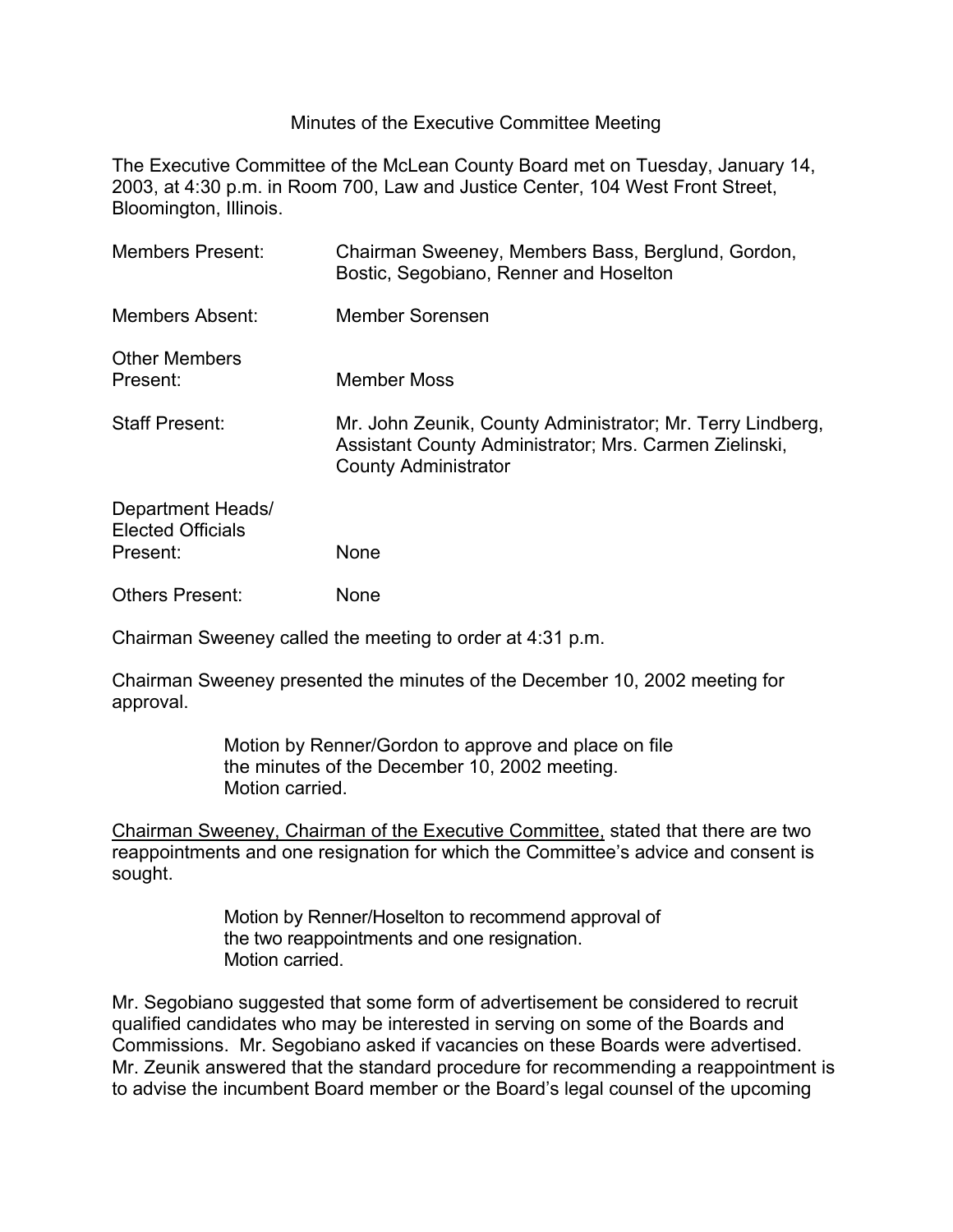Minutes of the Executive Committee January 14, 2003 Page Two

reappointment. The Board member or the Board's legal counsel notifies the Board office if the reappointment is accepted or if a new appointment is forthcoming. With regards to the Emergency Telephone Systems Board, a file is maintained with applications of individuals who have expressed an interest in being appointed to this Board when a vacancy becomes available. No formal advertisement is done. Mr. Segobiano suggested that some form of formal notice be provided so that interested citizens have an opportunity to apply and be considered for appointment.

Chairman Sweeney presented a request for approval of the 2003 Legislative Program, as recommended by the Legislative Subcommittee. Chairman Sweeney asked Ms. Berglund to review the 2003 Program.

Ms. Berglund stated that the 2003 Legislative Program is simple and straightforward. McLean County wants to make it clear that we recognize the State's financial situation and the State needs to recognize McLean County's financial situation. McLean County's issues are based on three principles. First, the County wants the State to recognize that County Government is an agent of the State. Specifically, County government recommends that the State legislature not try to balance the State budget on the backs of the Counties. County government also requests that the State legislature take care not to create new, unfunded mandates or to turn currently funded State programs and services into unfunded mandates by reducing support for them. Second, the County wants the State to give County Government more control over its fiscal policies. McLean County is not asking the General Assembly to increase taxes or raise fees. The County is simply asking them to give County Boards the authority to determine if fee increases are justified and to be able to set fees that more closely relate to service costs. Third, allow County Government opportunities to improve efficiency. McLean County wants to work more closely with other units of the government and want to find ways to do things more efficiently.

> Motion by Berglund/Gordon to recommend approval of the 2003 Legislative Program, as recommended by the Legislative Subcommittee. Motion carried.

Chairman Sweeney presented a request for approval of an Amendment to the Ordinance Adopting the 2003 Holiday Schedule.

> Motion by Bass/Hoselton to recommend approval of an Amendment to the Ordinance Adopting the 2003 Holiday Schedule. Motion carried.

Mr. Gordon asked for clarification on the amendment to the Ordinance. Mr. Lindberg advised the Committee that the last contract with the Highway Department bargaining unit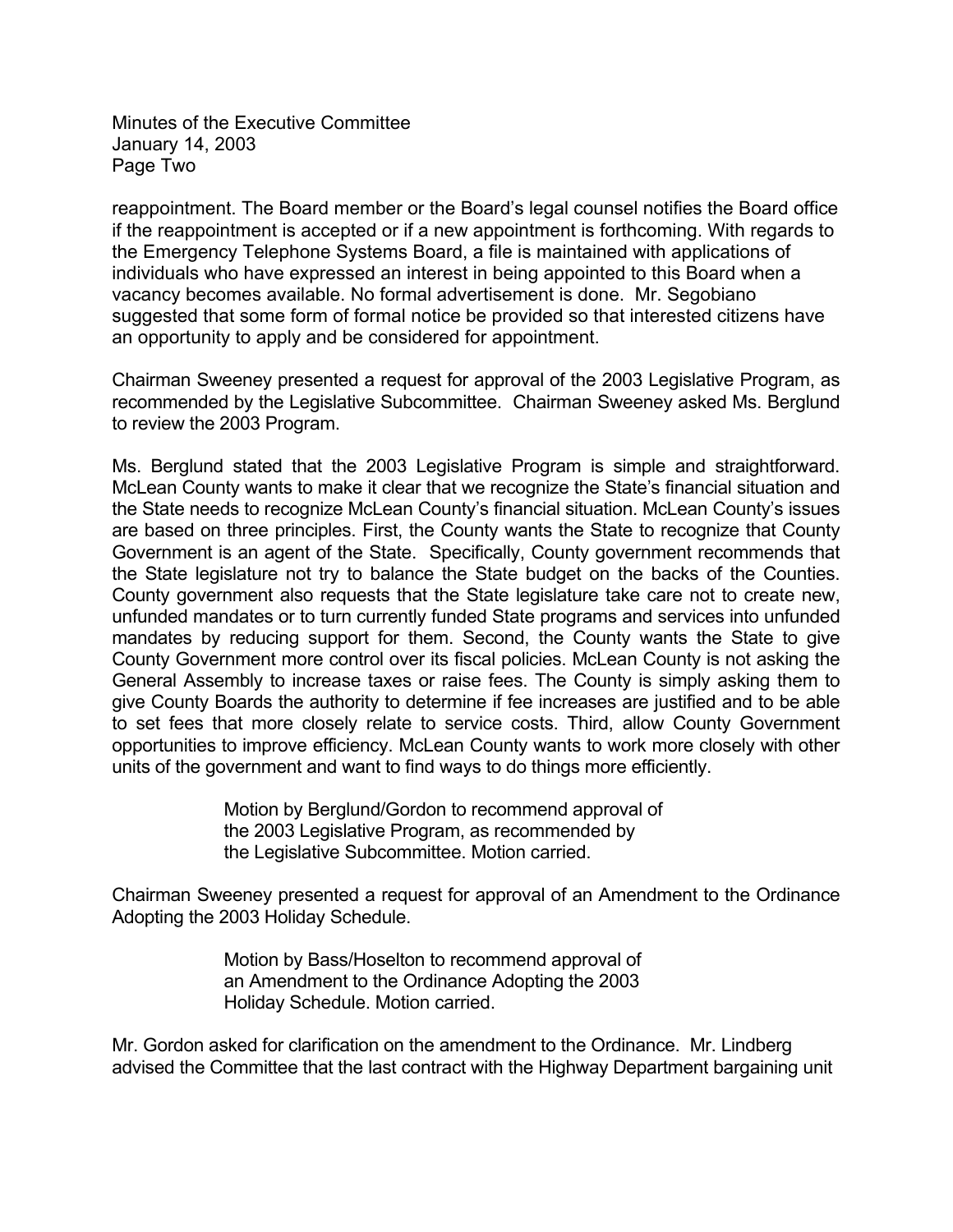Minutes of the Executive Committee January 14, 2003 Page Three

eliminated language on floating holidays. Therefore, the 2003 Holiday Ordinance does not need to include the two paragraphs on floating holidays.

Mr. George Gordon, Chairman of the Land Use and Development Committee, presented no items for action at this time.

Ms. Diane Bostic, Chairman of the Property Committee, presented a request for approval to enter into a Watercraft Lease Agreement between Illinois State University and Parks and Recreation Department.

> Motion by Bostic/Renner to recommend approval of a Watercraft Lease Agreement between Illinois State University and the Parks and Recreation Department. Motion carried

Mr. B.H. "Duffy" Bass, Chairman of the Transportation Committee, presented no items for the action at this time.

Ms. P.A. "Sue" Berglund, Vice-Chairman, Finance Committee, presented a request for approval of an Amended Motor Vehicle Lease Agreement for Show Bus.

> Motion by Berglund/Gordon to recommend approval of an Amended Motor Vehicle Lease Agreement for Show Bus.

Mr. Hoselton asked if the Show Bus Program is a mandated program. Mr. Zeunik answered that the Show Bus program is administered through the Illinois Department of Transportation (IDOT), under provisions of a Federal Grant. IDOT provides grant funding to the County, which, in turn, contracts with Show Bus to provide and operate programs in Livingston, Ford, McLean and Iroquois Counties. Though McLean County is the recipient of the grant funds, McLean County contracts with the Meadows Mennonite Show Bus for transportation services. Under the County Board budget, there is a revenue line item designated for receipt of the grant funds for Show Bus and a corresponding Contractual Services Expense line item account. Mr. Zeunik noted that Show Bus presents a yearly application to the Board for review and approval. The grant application includes a breakdown of revenues and expenses. The revenues consist of grant money received from IDOT, funding from United Way, contract or gifts from other entities and revenue received from fares. The largest amount of the operating budget is the IDOT grant, approximately \$145,000 per year.

Chairman Sweeney asked if there were any other questions or comments from Committee members. Hearing none, Chairman Sweeney called for a vote on the previous motion.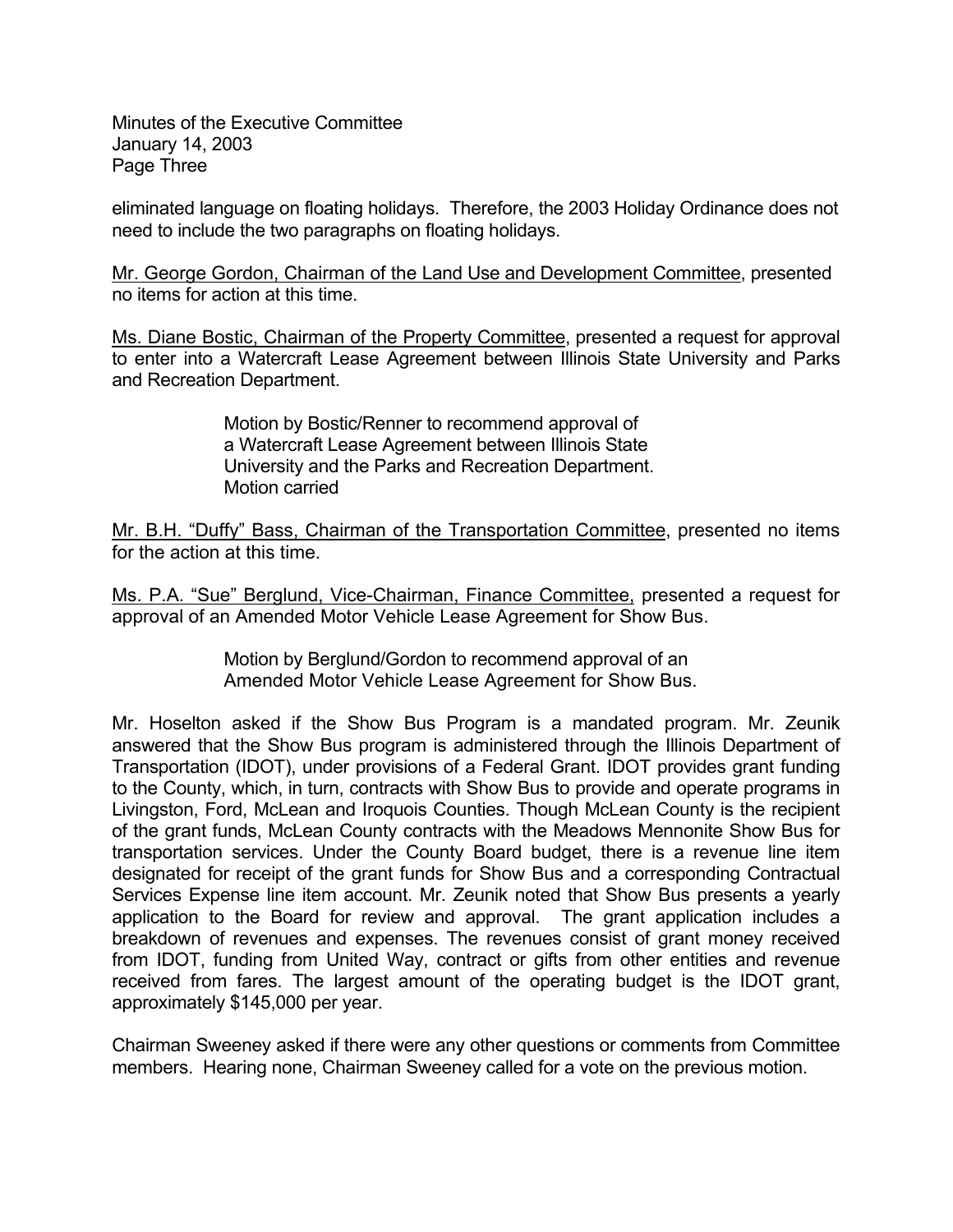Minutes of the Executive Committee January 14, 2003 Page Four

Motion carried.

Ms. Berglund presented a request for approval of an Intergovernmental Agreement to Fund the McLean, DeWitt and Livingston Counties Educational Service Region.

> Motion by Berglund/Renner to recommend approval of an Intergovernmental Agreement to Fund the McLean, DeWitt and Livingston Counties Educational Service Region.

Mr. Hoselton asked for clarification of the 5% increase documented on the agreement. Mr. Zeunik explained that State law requires that the allocation of the expenses be based on the equalized assessed valuation of each County, which would mean that McLean County's share would be 85% of the total budget. When Livingston County asked to be a member of the Education Service Region, it was negotiated that Livingston County would join the Service Region at the contribution rate that Livingston County was paying when they were a stand-alone entity. This agreement was beneficial to McLean County because it reduced the amount of expense that McLean County would incur.

Chairman Sweeney asked if there were any other questions or comments from Committee members. Hearing none, Chairman Sweeney called for a vote on the previous motion.

Motion carried.

Ms. Berglund presented a request for approval of an Ordinance of the McLean County Board Amending the FY'2002 Combined Appropriation and Budget Ordinance for the AIDS/Communicable Disease Fund 0107 for the Health Alert Network – Health Department.

> Motion by Berglund/Bostic to recommend approval of an Ordinance of the McLean County Board Amending the FY'2002 Combined Appropriation and Budget Ordinance for the AIDS/Communicable Disease Fund 0107 for the Health Alert Network – Health Department. Motion carried.

Ms. Berglund presented a request for approval of an Ordinance of the McLean County Board Amending the FY'2003 Combined Appropriation and Budget Ordinance for the AIDS/Communicable Disease- Fund 0107 for the Health Alert Network – Health Department.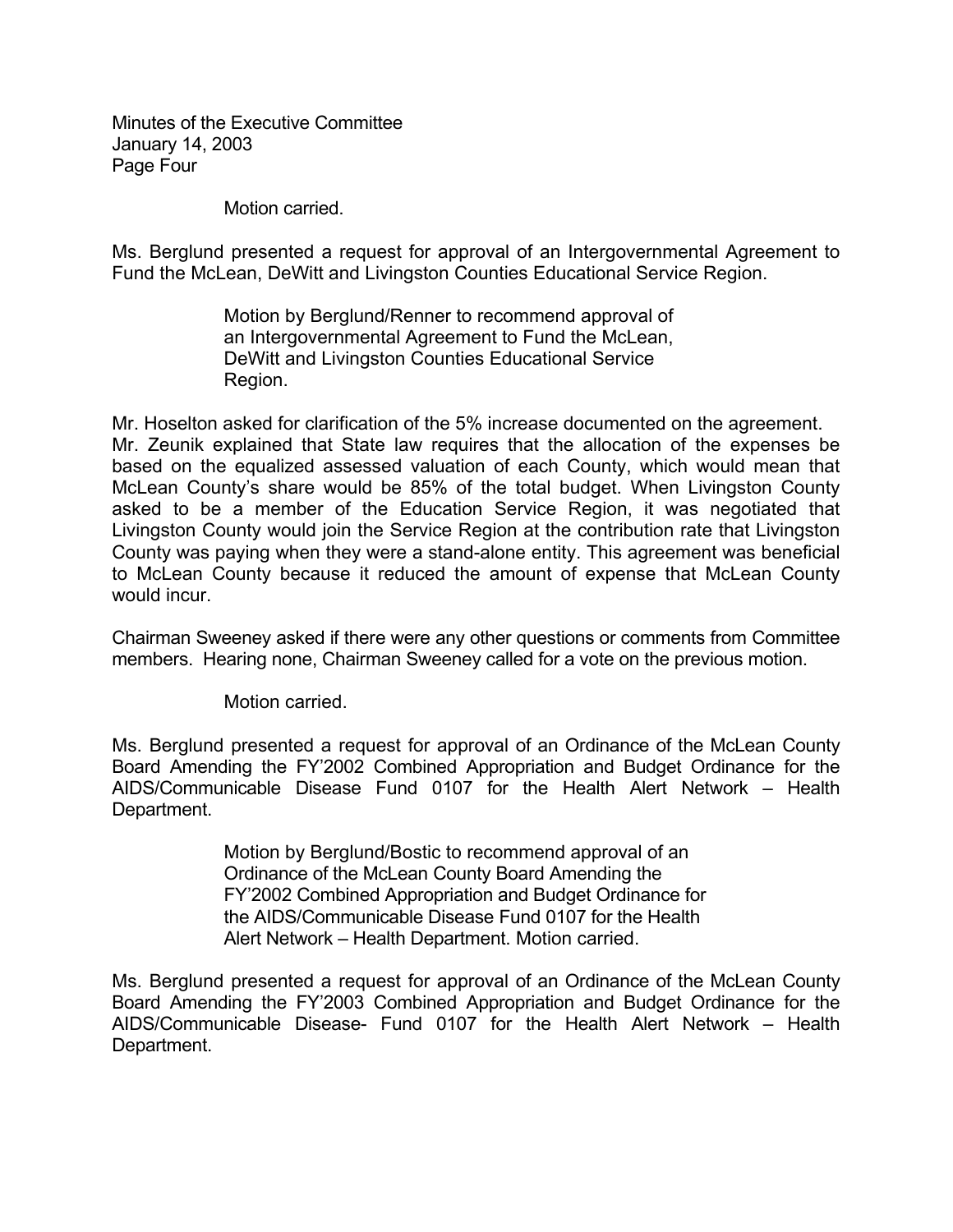Minutes of the Executive Committee January 14, 2003 Page Five

> Motion by Berglund/Hoselton to recommend approval of an Ordinance of the McLean County Board Amending the FY'2003 Combined Appropriation and Budget Ordinance for the AIDS/Communicable Disease Fund 0107 for the Health Alert Network – Health Department.

Chairman Sweeney noted that a typographical error on the agenda. The agenda notes that the FY'2003 Ordinance is found on Page 19, when it is actually found in pages 23- 24. Page 19 contains the Resolution amending this FY'2003 Full-Time Equivalent Resolution, which is presented under the Items to be Presented to the Board.

Mr. Hoselton noted that this Ordinance is requesting the addition of new personnel. Mr. Zeunik explained that this request is part of the Homeland Security Health Initiative. The Illinois Department of Public Health is providing additional grant funding to the McLean County Health Department. The McLean County Health Department has been designated as a regional center for the administration of the smallpox vaccinations mandated for health care workers. The additional funding and the additional increase in the FTE are to move forward with this program.

Chairman Sweeney asked if there were any other questions or comments from Committee members. Hearing none, Chairman Sweeney called for a vote on the previous motion.

Motion carried.

Mr. Tari Renner, Chairman of the Justice Committee, presented a request for approval of an Intergovernmental Agreement between the McLean County Sheriff's Department and the Illinois Law Enforcement Alarm System – Sheriff's Department.

> Motion by Renner/Hoselton to recommend approval of an Intergovernmental Agreement between the McLean County Sheriff's Department and the Illinois Law Enforcement Alarm System – Sheriff's Department.

Mr. Renner noted that this agreement is made in recognition of the fact that natural or man-made occurrences may result in emergencies that exceed the resources, equipment and/or law enforcement personnel of an individual law enforcement agency. Each law enforcement agency who signs this agreement has and does express its intent to aid and assist the other participating law enforcement agencies during an emergency by assigning some of their resources, equipment and/or personnel to the affected law enforcement agency as circumstances permit and in accordance with the terms of this agreement.

Motion carried.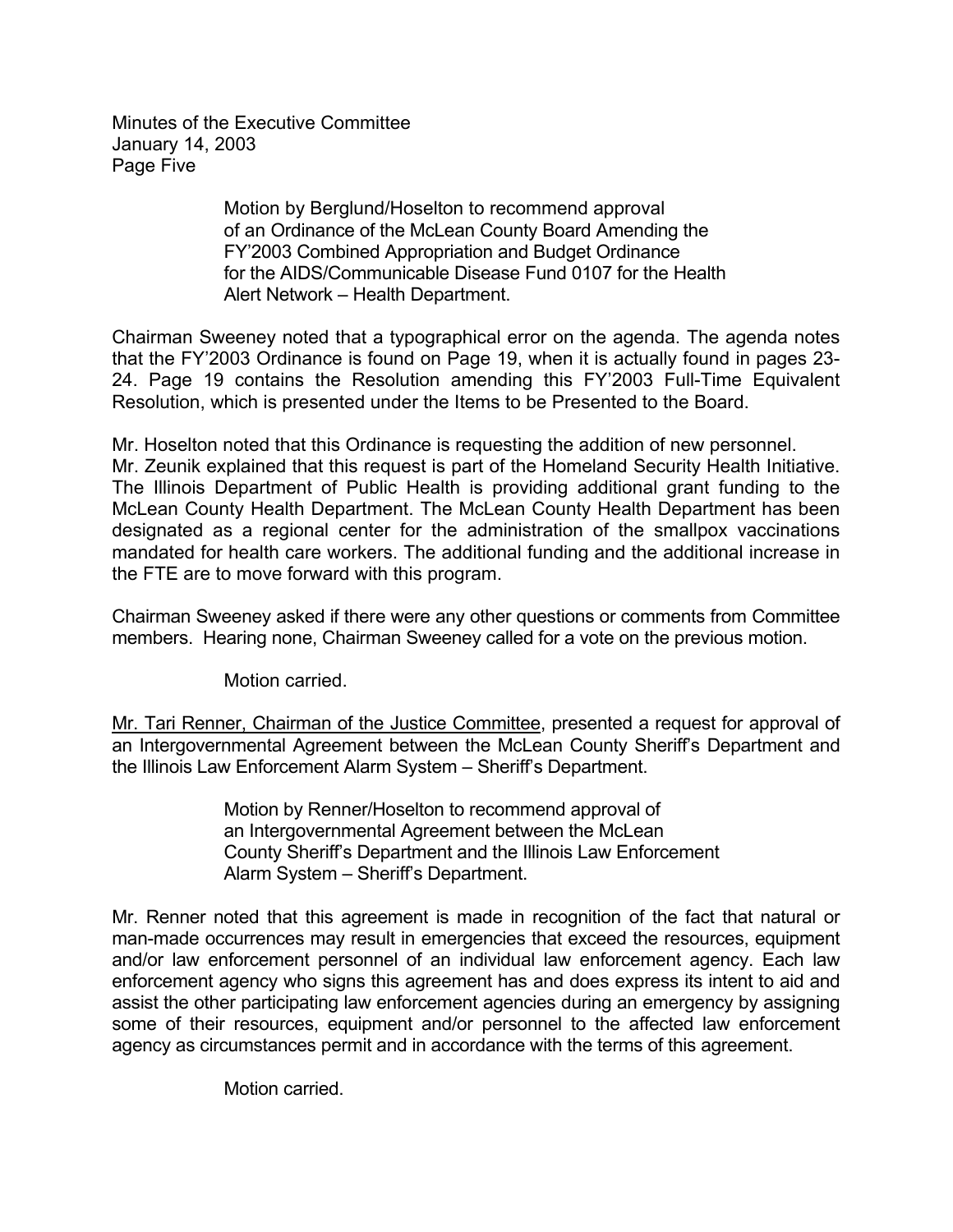Minutes of the Executive Committee January 14, 2003 Page Six

Mr. Renner briefly discussed the Sheriff's request for approval to solicit bids for the purchase of mobile radio, portable radio and ancillary communication equipment that is compatible with the Clear Talk System. Mr. Renner clarified that the Justice Committee unanimously approved seeking bids. The Justice Committee did not unanimously approve the idea that the Clear Talk System should be pursued. The Justice Committee wants to gather information about the Clear Talk System. Mr. Renner noted that another option discussed was having repeaters installed in the squad cars using the present E.F. Johnson System.

Mr. Gordon commented that he concurs with a fact-finding mission as long as no commitments are made by the County.

Chairman Sweeney asked why would McLean County publish a bid, when there is no funding available to complete this purchase. Mr. Renner answered that this is mostly a fact-finding request for bid solicitation. It is being seen as a step forward to finding a solution to this issue.

Chairman Sweeney wondered if anyone has checked with the Illinois State Police to see if they already have information regarding Clear Talk and other vendors with the capability of providing the necessary equipment. Mr. Zeunik has suggested to Sheriff Owens that he contact the Department of Central Management Services (CMS) and review any State awarded bids that would be compatible with Clear Talk or any other similar vendor.

Mr. Zeunik explained that Clear Talk is an 800 MHz Smart Zone Motorola System. The Illinois State Police are in the process of converting to an 800 MHz StarCom Motorola Digital System. The Clear Talk System is an analog system that can be upgraded to digital. The portable and mobile radios that are compatible with the State Police System may already be on the CMS bids. By checking the CMS bids, the Sheriff may be able to save time, effort and expense.

Mr. Segobiano expressed his concerns regarding the MetCom Department. Since Bloomington and Normal have their own radio system now, Mr. Segobiano questioned whether MetCom is still a viable operation.

Mr. Hoselton suggested that McLean County look into hiring a professional consultant, who is an expert in this field to study this issue further. Mr. Zeunik noted that an Ad Hoc Radio Committee, which consists of three members of the MetCom and three members of the Emergency Telephone System Board (ETSB), has been appointed. The purpose of the Ad Hoc Committee is to come to some agreement on what is the right direction to take in order to resolve the problem. To date, the only thing that the Ad Hoc Committee can agree on is that no one likes the present E. F. Johnson System.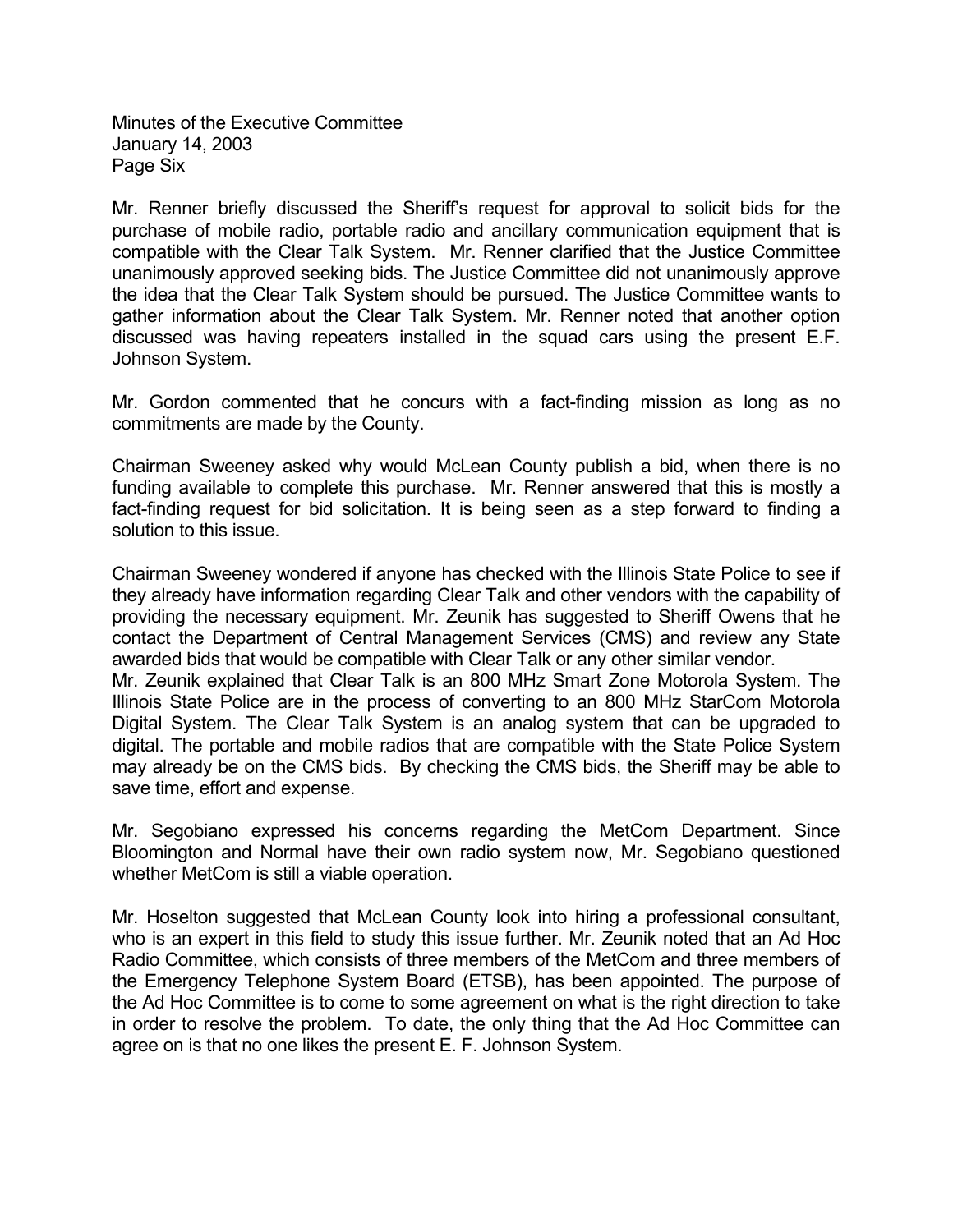Minutes of the Executive Committee January 14, 2003 Page Seven

Chairman Sweeney stated that Mayor Walt Hetman, Chenoa, has expressed his satisfaction with the E.F. Johnson 800MHz System since Chenoa installed repeaters in their squad cars. Mr. Hoselton noted that Chenoa patrols a total of three townships and Chenoa has reported no problems since adding the repeaters.

Mr. Zeunik noted that the Auditor's Office and the Treasurer's Office have completed a soft close for Fiscal Year 2002. Year-end entries and adjustments will continue to be made by both offices. A preliminary report on Fiscal Year 2002 should be available at the February committee meeting.

Mr. Zeunik reminded the Committee that following the January  $21<sup>st</sup>$  County Board meeting, an Orientation Meeting will be held for members of the County Board who wish to attend. It is recommended that the new members of the County Board attend this Orientation Meeting. A light lunch will be served.

Mr. Segobiano noted that the Sheriff's Department vehicles have a logo on them that recognize the McLean County Farm Bureau for their contribution of camera equipment. Mr. Segobiano wanted to know if there was a formal County policy that recognizes people who contribute to the County in some fashion. Chairman Sweeney is not aware of any such policy.

Chairman Sweeney asked whether there were any other Business and/or Communications. Hearing none, Chairman Sweeney presented the bills and transfers as recommended by the Auditor's Office for approval.

> Motion by Bass/Renner to recommend approval of the bills and transfers, as recommended by the Auditor's Office. Motion carried.